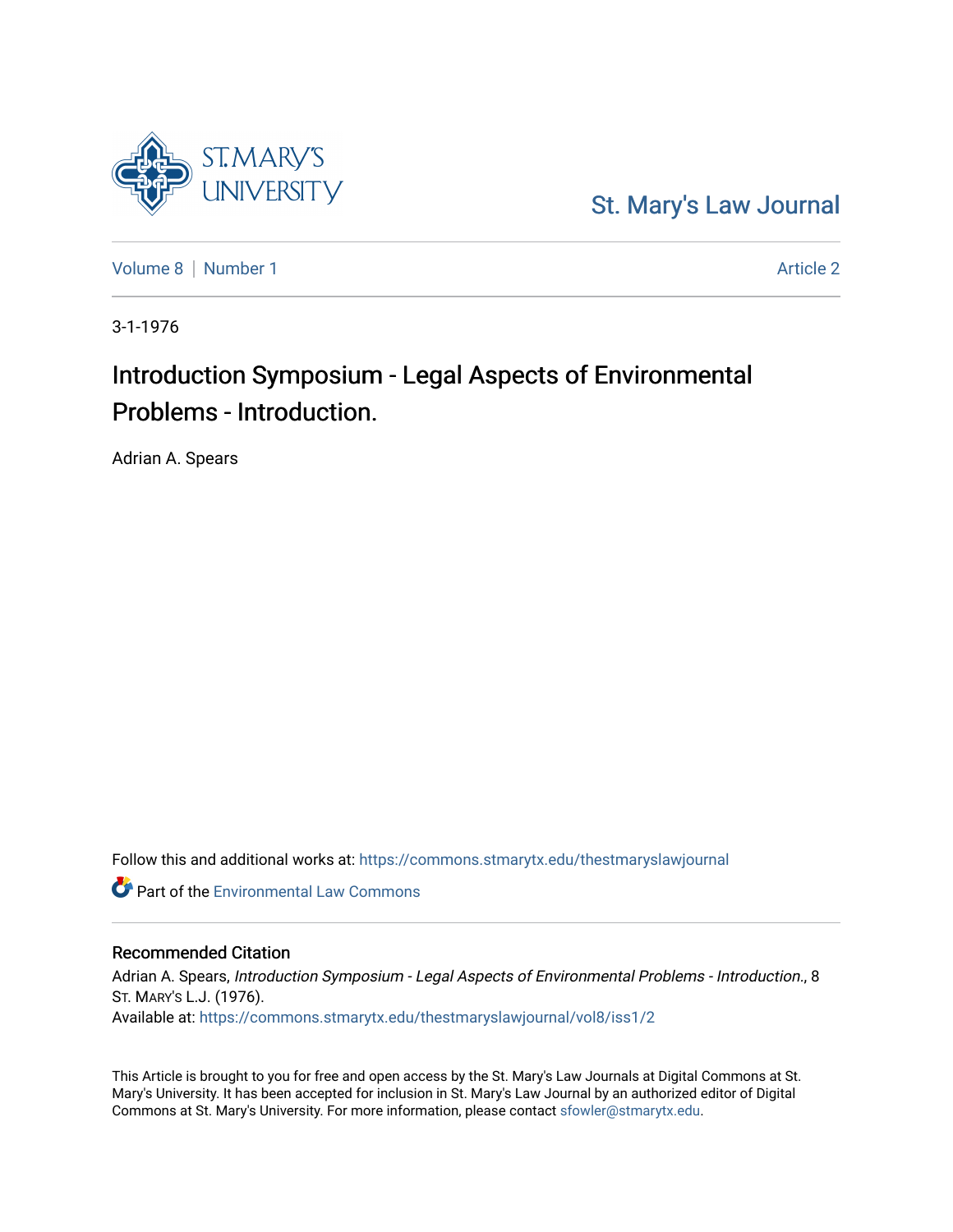# **INTRODUCTION**

### **ADRIAN A. SPEARS\***

With newspaper stories daily trumpeting the continuing controversy of urban growth over the Edwards Aquifer, a symposium such as this is indeed timely and appropriate. The aquifer problem, while perhaps the most visable of late, is certainly not the only environmental concern for San Antonio. The present struggle in determining our priorities is but a reflection of a national effort which touches all Americans. Whether it be the use of catalytic converters in the automobiles we drive, or the use of nuclear energy to generate electricity to light our homes, we are all affected. At this crucial point in history, when decisions are being made which will determine the direction and extent of our growth as a community and nation, as well as the degree to which we will commit ourselves to protecting the quality of our environment, we can ill afford the luxury of being uninformed.

It seems elementary that a balance must be struck between continued growth on the one hand, and the protection of our environs on the other. We can neither afford to curtail all economic development in our environment, nor open the floodgates to indiscriminate and uncontrolled encroachments upon it. But somewhere in between the two extremes we must find a way to constantly expand our economic base in order to give due consideration to the preservation of private property rights, the elimination of unemployment, and the promotion of prosperity, without, at the same time, substantially infringing upon the quality of life in our community. Like most "simple" solutions, the problem lies in applying general principles to specific situations, but I submit that adequate safeguards can be provided if we are willing to make full use of the vast body of scientific and technological knowledge available to us.

As I see it, policy judgments affecting matters of this magnitude should first be made by the legislative branch on whatever level the particular situation requires. Abdication of this responsibility by elected officials will necessarily leave a void for the courts to fill, and the

<sup>\*</sup> Chief Judge, **United States** District **Court,** Western **District of Texas, San An**tonio; **LL.B., University** of South Carolina.